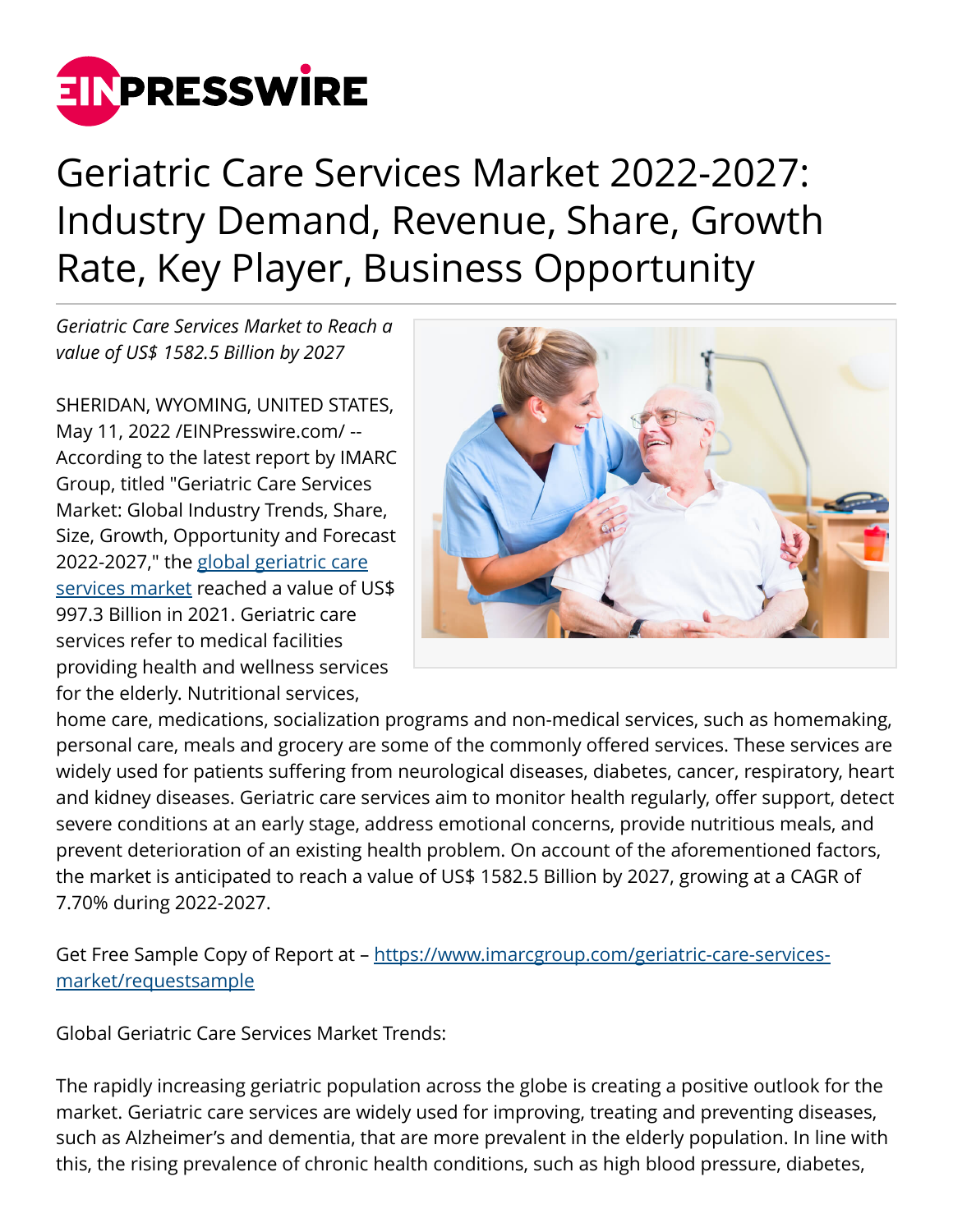orthopedic disorder, respiratory issue, cancer and cardiovascular diseases (CVDs), is favoring the market growth. Furthermore, the introduction of various advanced technologies, such as robotics and the Internet of Things (IoT) in geriatric care services for performing tasks, automating workflows and reducing errors are providing an impetus to the market growth. Additionally, the ongoing improvements related to geriatric care services, such as the availability of skilled care workers, transparency along the process, remote patient management, and the provision of home care services with improved convenience and cost-effectiveness are positively impacting the market growth. Other factors, including the rising expenditure of consumers, significant improvements in healthcare infrastructure, and the implementation of various government initiatives to provide easily accessible and affordable social care services to the elderly population, are anticipated to drive the market further toward growth.

Key Players Included in Global Geriatric Care Services Market Research Report:

- • Amedisys Inc. • Brookdale Senior Living Inc.
- • Econ Healthcare Group
- • Extendicare Inc.
- • Genesis HealthCare
- Home Instead Inc. (Honor Technology Inc.)
- • Kindred Healthcare
- • Portea Medical
- • Revera Inc.
- • Rosewood Care Group Inc.
- • Sunrise Senior Living LLC.

Do you know more information, Contact to our analyst at<https://www.imarcgroup.com/geriatric-care-services-market>

Key Market Segmentation:

Breakup by Services:

• Home Care • Adult Day Care • Institutional Care

Breakup by Payment Source:

- • Public Insurance
- • Private Insurance
- • Out-of-pocket
- • Others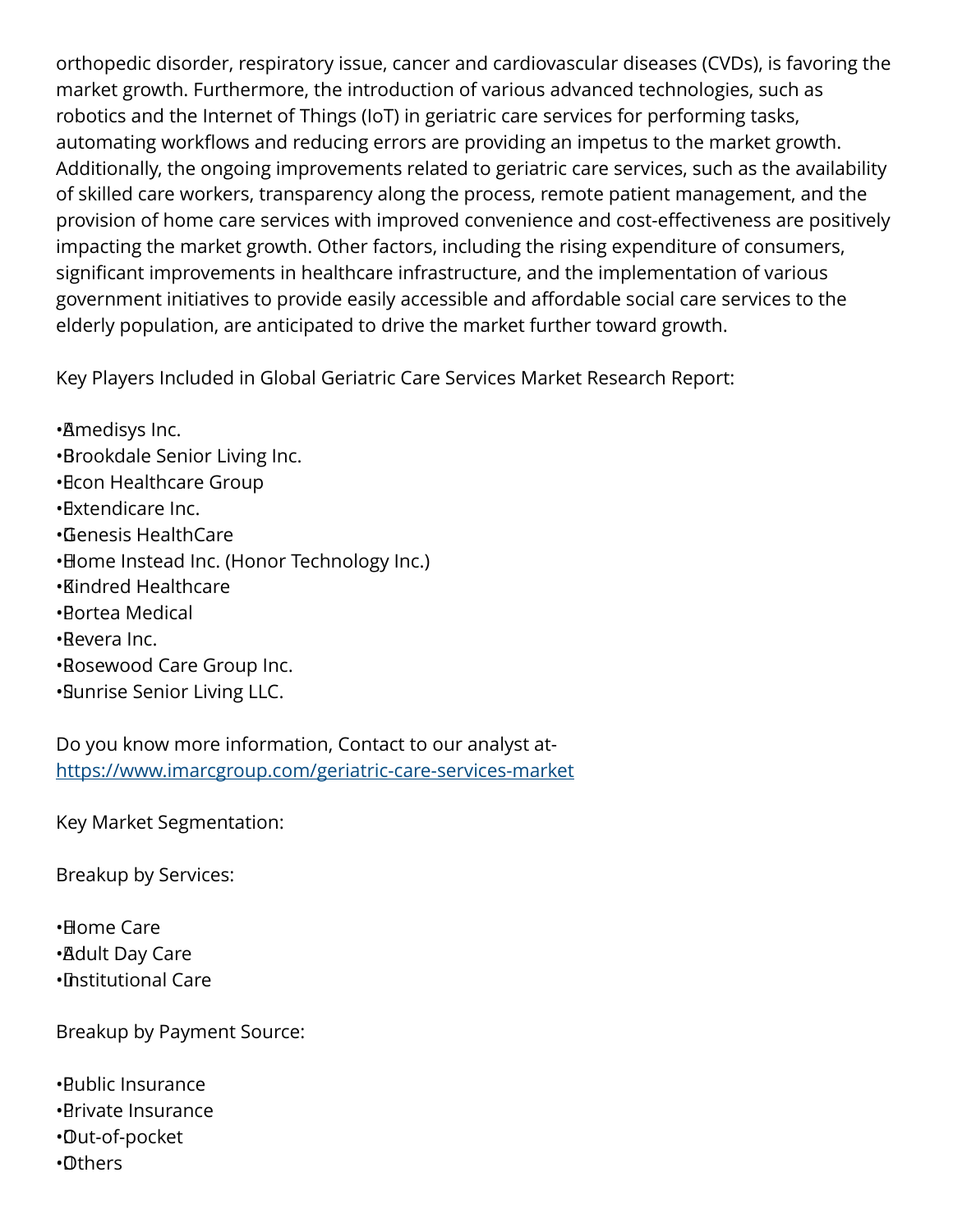## Breakup by Application:

- • Respiratory Diseases • Diabetes • Heart Diseases
- • Neurological Diseases
- • Kidney Diseases
- • Cancer
- • Others

Breakup by Region:

• North America (United States, Canada)

- • Asia Pacific (China, Japan, India, Australia, Indonesia, Korea, Others)
- • Europe (Germany, France, United Kingdom, Italy, Spain, Others)
- • Latin America (Brazil, Mexico, Others)

• Middle East and Africa (United Arab Emirates, Saudi Arabia, Qatar, Iraq, Other)

TOC for the Geriatric Care Services Market Research Report:

• Preface

- • Scope and Methodology
- • Executive Summary
- • Introduction
- • Geriatric Care Services Market
- •**SWOT Analysis**
- • Value Chain Analysis
- • Price Analysis
- • Competitive Landscape

Browse Other Reports By IMARC Group:

• D[https://www.digitaljournal.com/pr/high-density-polyethylene-market-price-analysis-2022](https://www.digitaljournal.com/pr/high-density-polyethylene-market-price-analysis-2022-share-size-top-manufacturers-and-forecast-by-2027) [share-size-top-manufacturers-and-forecast-by-2027](https://www.digitaljournal.com/pr/high-density-polyethylene-market-price-analysis-2022-share-size-top-manufacturers-and-forecast-by-2027)

· D[https://www.digitaljournal.com/pr/mattress-industry-analysis-report-growth-statistics-and](https://www.digitaljournal.com/pr/mattress-industry-analysis-report-growth-statistics-and-forecast-2022-2027)[forecast-2022-2027](https://www.digitaljournal.com/pr/mattress-industry-analysis-report-growth-statistics-and-forecast-2022-2027)

· D[https://www.digitaljournal.com/pr/intelligent-virtual-assistant-market-to-reach-us-40-95](https://www.digitaljournal.com/pr/intelligent-virtual-assistant-market-to-reach-us-40-95-billion-by-2027-cagr-of-37-61) [billion-by-2027-cagr-of-37-61](https://www.digitaljournal.com/pr/intelligent-virtual-assistant-market-to-reach-us-40-95-billion-by-2027-cagr-of-37-61)

• D[https://www.digitaljournal.com/pr/induction-motor-market-analysis-report-2022-2027](https://www.digitaljournal.com/pr/induction-motor-market-analysis-report-2022-2027-industry-growth-cagr-8-48-size-key-players-share-and-forecast) [industry-growth-cagr-8-48-size-key-players-share-and-forecast](https://www.digitaljournal.com/pr/induction-motor-market-analysis-report-2022-2027-industry-growth-cagr-8-48-size-key-players-share-and-forecast)

· D[https://www.digitaljournal.com/pr/healthcare-information-software-market-to-reach-us-31-9](https://www.digitaljournal.com/pr/healthcare-information-software-market-to-reach-us-31-9-billion-by-2027-cagr-of-5-69) [billion-by-2027-cagr-of-5-69](https://www.digitaljournal.com/pr/healthcare-information-software-market-to-reach-us-31-9-billion-by-2027-cagr-of-5-69)